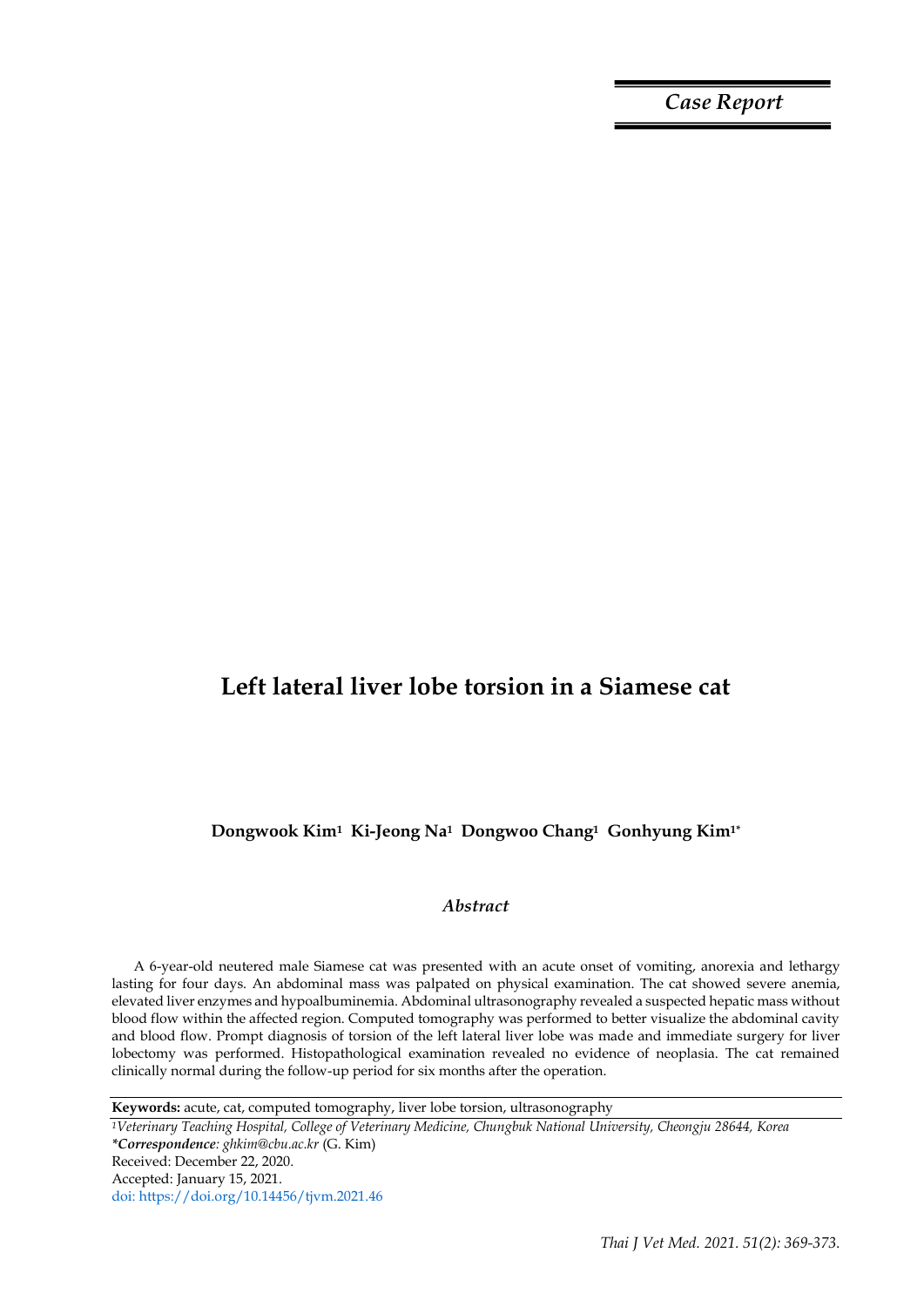### *Introduction*

Liver lobe torsion (LLT) is a rare disease often reported in dogs but rarely in cats (Haider *et al*., 2015; Nazarali *et al*., 2014; Swann and Brown, 2001). Although LLT has been reported commonly in middle to old aged large-breed dogs without gender predisposition, it has also been reported in puppies (von Pfeil *et al*., 2006; Schwartz *et al*., 2006). Its clinical signs may be acute or chronic, including abdominal pain, anorexia, fever, vomiting, lethargy and collapse (Schwartz *et al*., 2006; Swann and Brown, 2001). Pathophysiology of the LLT remains unclear. It may be idiopathic or associated with other conditions such as a congenital absence of ligamentous structures, neoplasia and bacterial peritonitis (McConkey *et al*., 1997; Swann and Brown, 2001). In a previous study, the left lateral lobe (11 of 23 cases) was the most affected, followed by the caudate lobe (5 of 23 cases) and the right lateral lobe (4 of 23 cases) (Swann and Brown, 2001). Diagnosis of LLT is generally made based on clinical signs, laboratory examination, abdominal radiography and abdominal ultrasonography. Doppler assessment is especially useful for identifying the blood flow within the liver lobe (Bhandal *et al*., 2008; Sonnenfield *et al*., 2001). Computed tomography (CT) and magnetic resonance imaging (MRI) can also be used in the diagnosis of LLT (Koumanidou *et al*., 1998). Rapid surgical treatment is recommended to avoid further hepatic necrosis, abscess and infection (Downs *et al*., 1998; McConkey *et al*., 1997). If histopathological examination does not reveal any underlying neoplasia, the prognosis for the patient with LLT who undergoes early liver lobectomy is generally good (Schwartz *et al*., 2006; Swann and Brown, 2001). The present case describes torsion of the left lateral liver lobe in a cat with an unknown cause for the disease.

### *Case description*

A 6-year-old neutered male Siamese cat weighing 8.8 kg was referred to the Veterinary Teaching Hospital for further evaluation after an acute onset of vomiting, anorexia and lethargy. Prior to referral, the patient had been listless and vomiting for four days. Upon presentation, the patient was depressed with an increased respiratory effort. A large mass was palpated in the cranial abdomen. Its heart rate and systolic blood pressure were 184 beats/min and 110 mmHg, respectively. Its rectal temperature was 39.1℃. The patient showed abdominal pain, a pale mucous membrane and 7% dehydration. Complete blood count (CBC) showed leukocytosis, thrombocytopenia and anemia. Biochemical profile showed hypoalbuminemia and increased alanine aminotransferase and aspartate aminotransferase levels. Prolonged activated partial thromboplastin time was confirmed by a coagulation panel (Table 1). Its serum electrolyte was within the reference range. Survey abdominal radiographs revealed a large mass (16 x 10 cm) causing cranial displacement of the gastric axis and caudal displacement of the right kidney and small intestine. Abdominal serosal detail was decreased due to ascites (Fig. 1A). Abdominal ultrasound showed a hypoechoic and cavitated mass in the left lateral liver lobe adjacent to the other normal lobes. The affected lobe was swollen without blood flow within it (Fig. 1B). Moderate free fluid was observed in the abdominal cavity and abdominocentesis was performed. The abdominal effusion was classified as an exudate. Neoplastic cells and infectious agents were not identified. CT was performed the following day. The patient was premedicated with butorphanol (0.2 mg/kg IV; Butophan Inj, Myungmoon Pharm, Korea). Anesthesia was induced with propofol (5 mg/kg IV; Provive 1% Inj, Myungmoon Pharm, Korea) and maintained by isoflurane (Forane sol, JW Pharm, Korea). Pre-contrast CT revealed an enlarged and deviating left lateral liver lobe with a well-defined irregular surface margin (Fig. 2A). In post-contrast CT images, enhanced normal contrast was observed in the right medial, right lateral and quadrate lobe. However, no change was identified in the left lateral liver lobe (Fig. 2B, C). A tentative diagnosis of LLT was made followed by an exploratory laparotomy. A standard ventral midline approach from the xiphoid process to the pubis was made and a hemorrhagic peritoneal effusion was removed. The left lateral liver lobe was twisted approximately 360° clockwise around its vascular pedicle (Fig. 3A). Although the left medial lobe was not twisted, it was presumed to have infarction as both lobes were dark red in color with edema. Thus, both lobes were resected using a large-sized metal ligation clip system (HorizonTM Clip, Weck®, USA). Two clips were placed around the twisted vascular pedicle and complete lobectomy was performed (Fig. 3B). No other abnormalities except the LLT were identified. After flushing with warm sterile saline, a closed suction drain (Barovac, Sewoon Medical, Korea) was put in place. The abdominal cavity was closed in a routine manner. The drainage was removed on the 6th day after the operation. When the cat became clinically normal, it was discharged from the hospital at one week after the operation. Follow-up was performed at two weeks after the operation. This revealed loss of the clinical signs of vomiting, anorexia and lethargy. Radiographs showed normal abdominal serosal detail. The right kidney and small intestines were in place. Its CBC and serum chemistry had returned to normal except for low PCV and serum albumin level. As the patient showed loss of clinical signs and good appetite, no additional treatment was performed. Histopathological examination of the resected liver lobe revealed a centrally cavitated coagulative necrosis. The affected lobe contained hemorrhage, fibrin and necrotic debris. Small portions of peripheral hepatic lobules were seen as atrophic. No evidence of neoplastic disease was identified. During the last follow-up of the patient that was done by the local hospital at six months after the operation, the cat was still normal.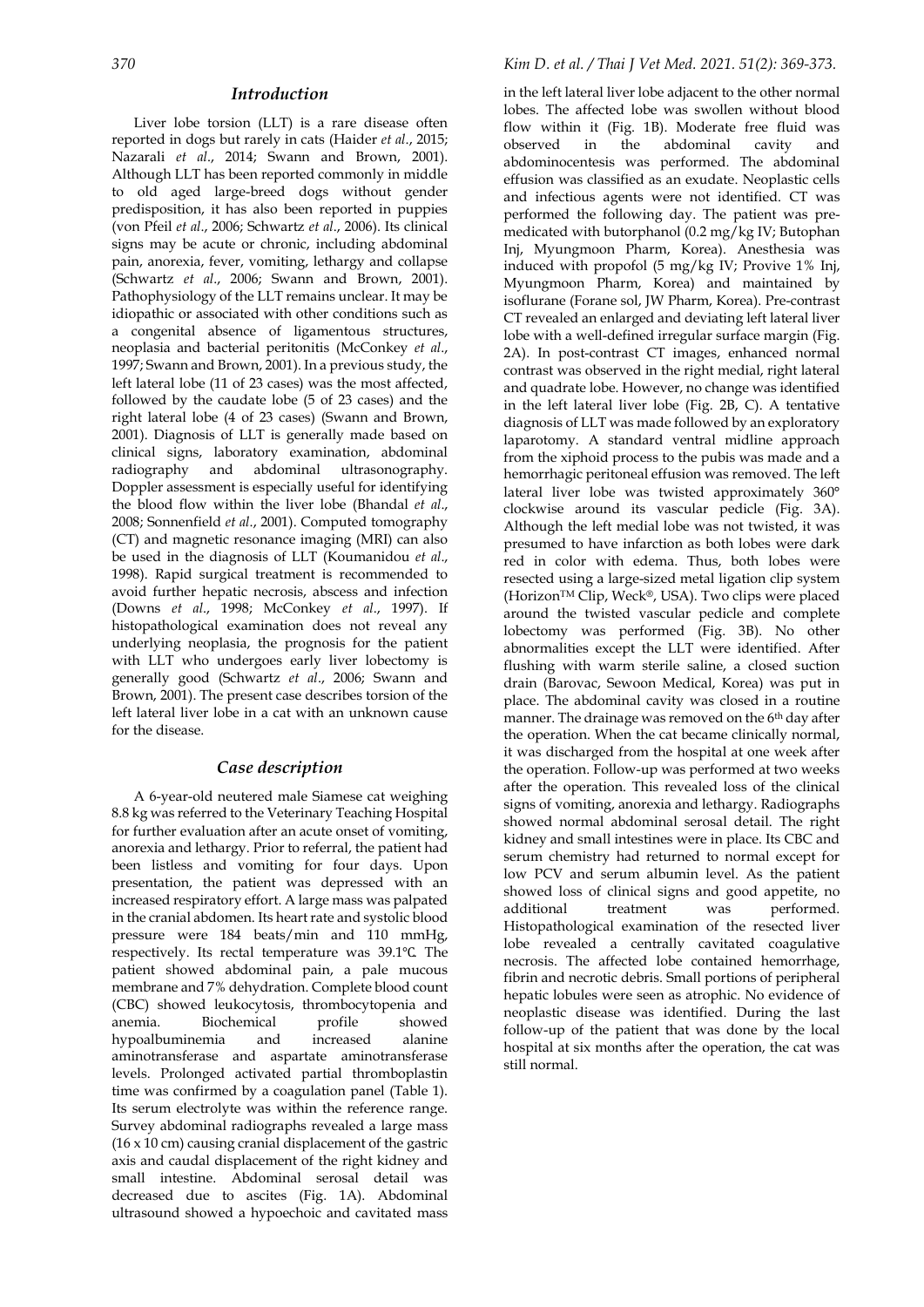| Table 1 |  |  |  |  |  | Pre-and post-operative results of complete blood count, serum biochemistry, and coagulation profiles. |  |
|---------|--|--|--|--|--|-------------------------------------------------------------------------------------------------------|--|
|---------|--|--|--|--|--|-------------------------------------------------------------------------------------------------------|--|

| Measurement                                               | Pre-Op | Post-Op | Reference interval |
|-----------------------------------------------------------|--------|---------|--------------------|
| Complete blood count                                      |        |         |                    |
| White blood cell count $(10^3 \text{ cells}/\mu\text{L})$ | 22.45  | 5.86    | 2.87-17.02         |
| Packed cell volume (%)                                    | 14.1   | 28.3    | 30.3-52.3          |
| Hemoglobin $(g/dl)$                                       | 4.4    | 9.0     | 9.8-16.2           |
| Platelet $(10^3 \text{ cells}/\mu\text{L})$               | 77     | 282     | 151-600            |
| Serum biochemistry                                        |        |         |                    |
| Total protein (g/dl)                                      | 4.7    | 6.3     | 5.4-7.8            |
| Albumin $(g/dl)$                                          | 1.4    | 1.9     | $2.1 - 3.3$        |
| Alanine aminotransferase (U/L)                            | 1632   | 50      | 20-107             |
| Aspartate aminotransferase (U/L)                          | 782    | 31      | $6-44$             |
| Total bilirubin (mg/dl)                                   | 0.7    | 0.0     | $0.1 - 0.5$        |
| Coagulation panel                                         |        |         |                    |
| Activated partial thromboplastin time (sec)               | 182.5  | 141.8   | 86-137             |



**Figure 1** Plain lateral radiograph showing an abdominal mass (arrows) and cranial displacement of the gastric axis (A) and ultrasound image of the left liver lobe. A mixed echogenicity mass without blood flow was seen (B).



**Figure 2** Pre- (A) and post-contrast (B, C) CT images of the abdomen showing an enlargement of the left lateral liver lobe (LL) without any contrast enhancement.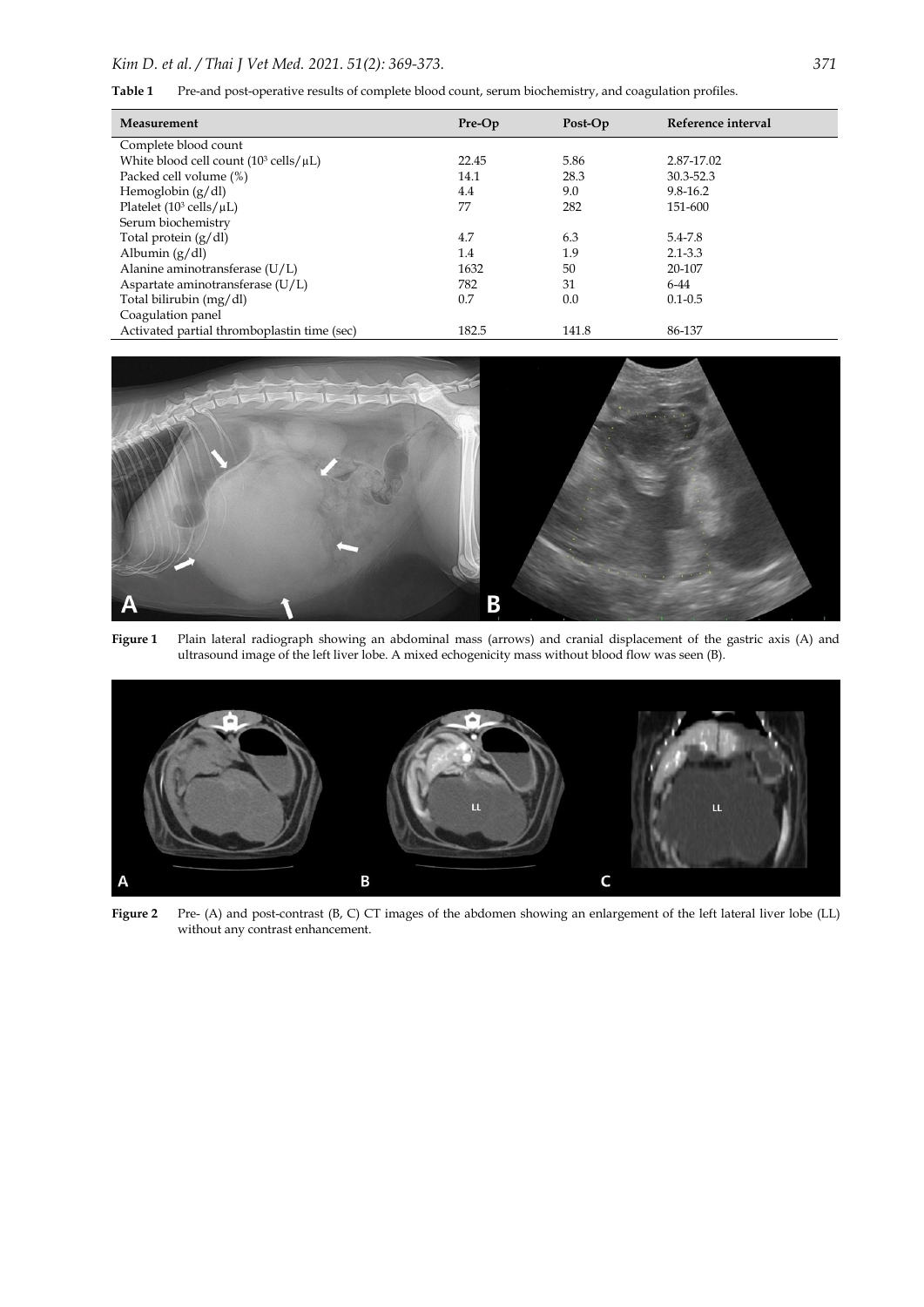

**Figure 3** Intraoperative view of the left lateral liver lobe twisted approximately 360° (A) and the resected liver lobe with an irregular margin (B).

#### *Discussion*

LLT is a rare condition in cats. It has been reported in only five cases to date. They ranged from 5 to 15 years, consisting of three males (two British shorthair cats and one domestic shorthair cat) and two females (two domestic shorthair cats) (Haider *et al*., 2015; Knight and McClaran, 2020; Nazarali *et al*., 2014; Swann and Brown, 2001; Tsioli *et al*., 2020). Four of these five cats had acute clinical signs of anorexia, lethargy and/or vomiting. One cat had shown chronic clinical signs of vomiting for three months (Nazarali *et al*., 2014). As in most previous studies, the cat in the present study had had acute clinical signs for four days. The predisposition that caused torsion of the hepatic lobe was unclear. A total of four cats including the cat in the present study showed no underlying cause related to the LLT (Schwartz *et al*., 2006). In the other two cats in the previous studies, secondary LLT after a car accident and tumor related LLT were suspected (Swann and Brown, 2001; Tsioli *et al*., 2020). Euthanasia was performed in the cat with suspected tumor related LLT. Post-mortem examination revealed hepatocellular carcinoma and torsion of the right medial liver lobe (Swann and Brown, 2001). Although any hepatic lobe can undergo torsion, the left lateral lobe was the most affected (Swann and Brown, 2001). Based on previous literature and the present study, the left lateral liver lobe was affected in three cats (Haider *et al*., 2015; Nazarali *et al*., 2014). Torsions of the right medial liver lobe and caudate lobe were identified in two cats and one cat, respectively (Knight and McClaran, 2020; Swann and Brown, 2001; Tsioli *et al*., 2020). Four of the five cats were tentatively diagnosed with LLT by ultrasonography and the disease was confirmed through exploratory laparotomy and histopathological examination. Cytological evaluation was performed in one cat. However, it did not discriminate the LLT from neoplasia due to the lack of cellularity (Knight and McClaran, 2020). Differential diagnosis is needed to rule out other liver diseases such as hematoma, granuloma, abscess and neoplasia (Sonnenfield *et al*., 2001). Although evaluating blood

flow within the affected liver lobe using Doppler assessment is useful, it has limited specificity to diagnose LLT (Tsioli *et al*., 2020). Thus, advance imaging methods such as CT and MRI are often recommended (Koumanidou *et al*., 1998; Massari *et al*., 2012). In the present study, the cat underwent Doppler assessment. Decreased blood flow within the affected liver lobe was observed, similar to previous reports (Knight and McClaran, 2020; Tsioli *et al*., 2020). Further evaluation using CT was performed to obtain better visualization, evidence of inflammation and overall blood supply. Unlike other liver lobes that showed normal contrast enhancement, contrast enhancement was not identified in the affected left lateral liver lobe. Based on these results, the cat underwent surgery with the highest probability of LLT. Although LLT cannot be diagnosed with CT alone, the specificity of diagnosis increases in conjunction with ultrasonography (Khan *et al*., 2016; Koumanidou *et al*., 1998). Emergency exploratory laparotomy for liver lobectomy is recommended for patients with suspected LLT to reduce the risk of bacterial peritonitis, hemorrhage and disseminated intravascular coagulation (McConkey *et al*., 1997; von Pfeil *et al*., 2006; Swann and Brown, 2001). The cat in the present study underwent surgery at five days after the onset of clinical signs. Fortunately, no sign of infection or neoplasia was confirmed during the operation. Immediate stabilization followed by liver lobectomy can provide an excellent prognosis (von Pfeil *et al*., 2006). In previous reports and the present study of LLT in cats, four of the five cats showed acute clinical signs followed by emergency surgery. Although one cat had chronic clinical signs of vomiting for three months, postoperative prognosis was good for all five cats (Haider *et al*., 2015; Knight and McClaran, 2020; Nazarali *et al*., 2014; Tsioli *et al*., 2020). As in the other literature, the prognosis of LLT with early diagnosis and surgical intervention was good. Thus, ultrasonography combined with CT can be used for prompt diagnosis of LLT.